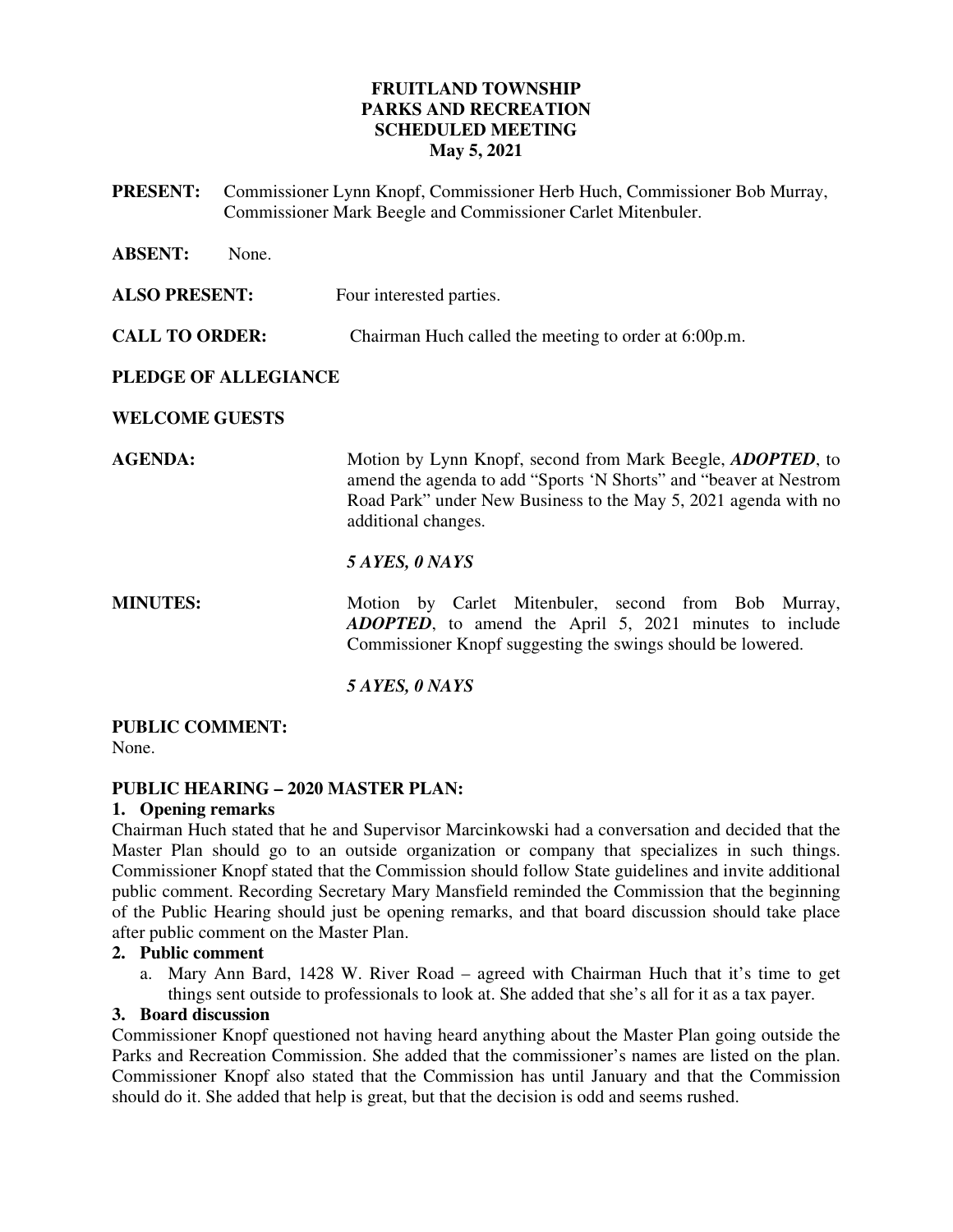#### **PARKS AND RECREATION COMMISSION** May 5, 2021 Page 2 of 5

Commissioner Mitenbuler stated that she was under the impression that the Master Plan was approved by the township and was ready to go. Chairman Huch stated that an outside company is familiar with all the changes and necessary things that are supposed to be in the document. Commissioner Knopf asked who voted to have the Master Plan sent to an outside organization, also asking who it was that it would be sent out to, and Chairman Huch stated that that's what they're doing at the meeting. Commissioner Knopf suggested that the individuals who would look at it should come to the meeting for the Commission to discuss all of the details. She also asked who the Commission is looking at for reviewing the plan, and it was reported that West Michigan Shoreline Regional Development Commission and Bob Ford and his group from Lansing. Supervisor Marcinkowski stated that the Commission makes the decision who is hired. Commissioner Knopf stated that in order to function as a Commission, everything needs to be brought to the Commission for decisions instead of being told what's happening. Commissioner Huch stated that he would like to see a resume and examples of work completed before a decision is made.

> Motion by Lynn Knopf that at the next meeting the groups come and talk to the Commission and give recommendations, give their pitch, tell what they charge, and tell the Commission what they're going to do before the Commission makes a decision, *FAILED*, due to lack of support.

Commissioner Murray stated that he doesn't have an issue with someone looking at the Master Plan, adding that the Commission still has to approve it. He added that this is no different than hiring a contractor to do work. The Commission has to look at multiple companies and compare quotes. Commissioner Knopf added that there is a legal process involved. The Commission agreed to getting quotes from different organizations.

#### **RECEIPTS:**

Chairman Huch reported receipts activity as pavilion rentals in the amount of \$270.00 for the month April 2021.

> Motion by Bob Murray, second from Carlet Mitenbuler, *ADOPTED*, to accept receipts for \$270.00 from pavilion rentals for the month of May 2021.

#### *5 AYES, 0 NAYS*

#### **DISBURSEMENTS:**

Chairperson Huch reported disbursements activity as \$34.99 to Hunts Hardware for enamel and \$190.00 to Kerkstra for the ADA portable restroom, for total disbursements of \$224.99.

> Motion by Bob Murray, second from Carlet Mitenbuler, *ADOPTED*, to pay total disbursements of \$224.99.

#### *5 AYES, 0 NAYS*

# *Roll Call Vote: Beegle-Aye, Knopf-Aye, Murray-Aye, Mitenbuler-Aye, Huch-Aye*

NOMINATION/ELECTION OF CHAIRPERSON Herb Huch nominated by Mark Beegle, seconded by Carlet Mitenbuler **5** *AYES, 0 NAYS*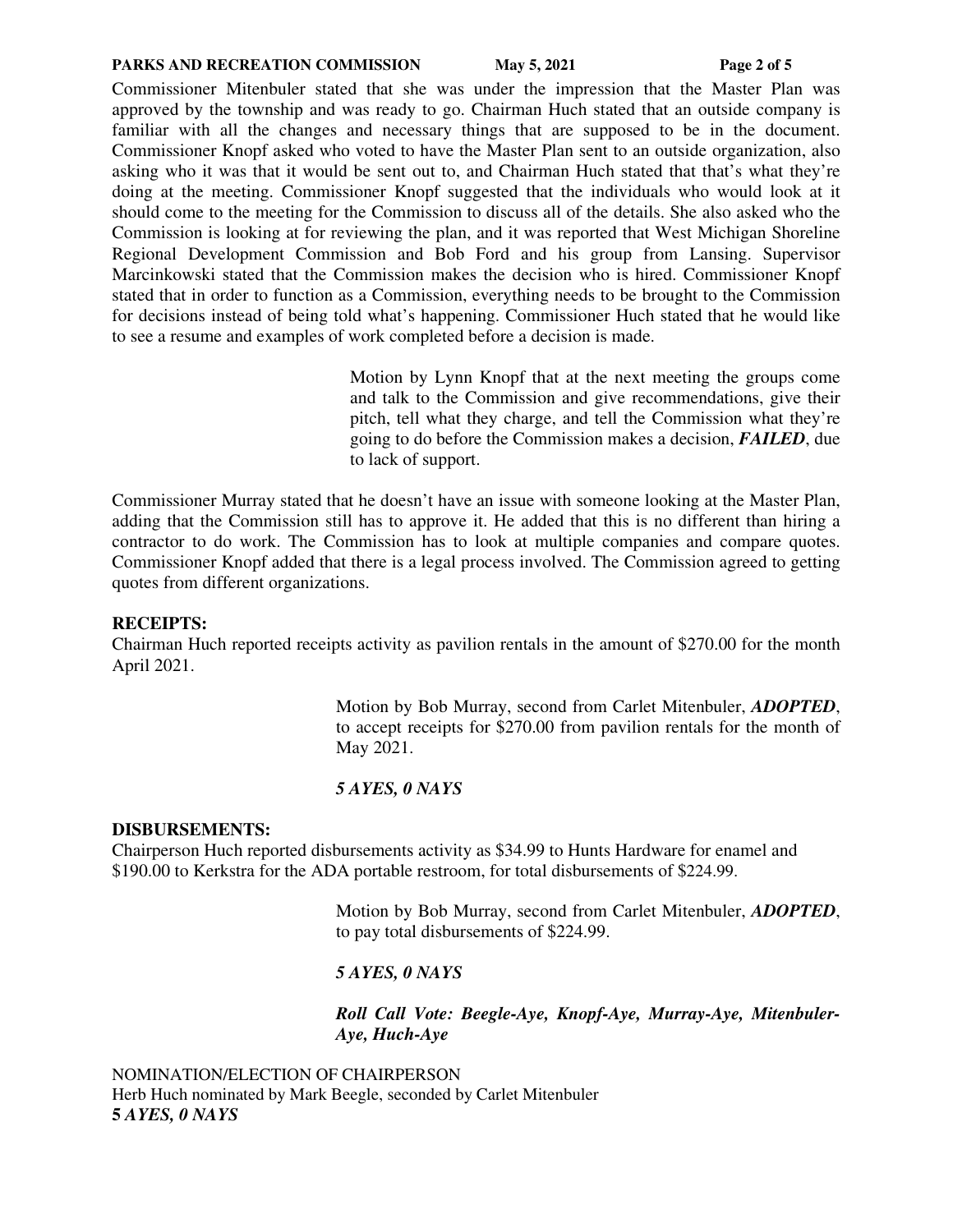#### **PARKS AND RECREATION COMMISSION** May 5, 2021 Page 3 of 5

NOMINATION/ELECTION OF VICE CHAIRPERSON Bob Murray nominated by Carlet Mitenbuler, seconded by Mark Beegle **5** *AYES, 0 NAYS*

#### NOMINATION/ELECTION OF SECRETARY Lynn Knopf nominated by Mark Beegle, seconded by Carlet Mitenbuler **5** *AYES, 0 NAYS*

## **UNFINISHED BUSINESS:**

**1. Master Plan**  Discussed under board discussion during the public hearing.

#### **2. Tennis net post replacement**

Commissioner Murray reported that when Maintenance Supervisor Arron Ferris put the tennis nets up, the posts were rusty and the cables were bad. The new posts that he has looked at go over the original posts. He added that this is the best option since the Commission is not yet replacing the tennis courts. He reported three different prices for the same item, and the commissioners agreed to get them posts for the cheapest price.

> Motion from Carlet Mitenbuler, second from Mark Beegle, *ADOPTED*, to purchase two sets of tennis net posts from Do It Tennis in the amount of \$364 each.

## *5 AYES, 0 NAYS*

#### **NEW BUSINESS:**

## **1. Projected future plan**

Chairman Huch stated that there is a new wooden boardwalk in the making that has benches and is approximately 50-60 feet long. He added that he has to deal with the State for approval. Commissioner Knopf questioned why the Commissioners hadn't heard about the boardwalk, and asked who made the donation. Chairman Huch stated that Barry's Greenhouse is donating the boardwalk. Commissioner Knopf stated that donations are a good thing, but they're supposed to go through the Commission and not just the chairperson. Recording secretary Mary Mansfield reminded the commissions that the entire Commission needs to approve things that are happening. Chairman Herb Huch stated that this is an idea for a future project.

Chairman Huch added that the soccer field is being mapped out and irrigation is being looked at to see if another well is needed to sustain the field. He also mentioned the possible need for a service road at the park to not ruin the drive.

Commissioner Murray suggested a possible sand volleyball court being put in as a benefit to the park.

Commissioner Mitenbuler stated that Commissioner Knopf suggested a possible butterfly garden.

Chairman Huch also mentioned a ramp at the White Lake Drive road end. Commissioner Knopf reminded him that it isn't in the Parks and Recreation Commission's jurisdiction. Chairman Huch argued that the Parks and Recreation Commission can help because they are benefitting the people of the Township.

Commissioner Murray also suggested cement pads under the bleachers and a possible sidewalk boarder around the playground. He also suggested adding another bay with two more swings.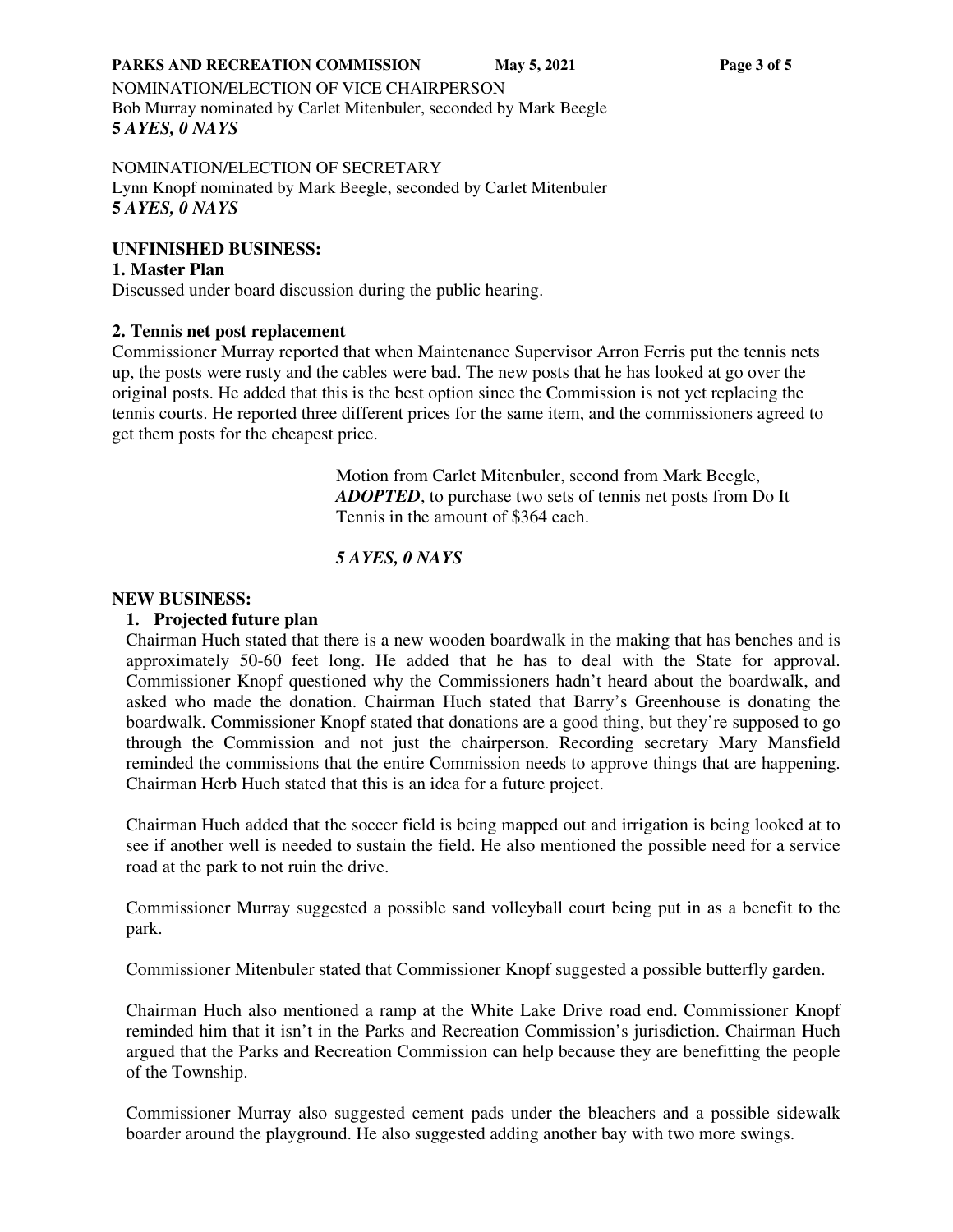The Commissioners discussed parking issues as well. Commissioner Knopf also mentioned a handicap sign and placement at the park.

## **2. Sports 'N Shorts**

Commissioner Knopf stated that she would be speaking with Bob Switzer regarding publicity for the program. She added that she will be going around to local businesses to have them post the flyer and get the information out to local residents.

## **3. Beaver damage**

Commissioner Knopf stated that beavers provide ecological services and do a lot for aquatic areas. She requested that if someone calls regarding trapping the beavers and hopes that they will not be able to do so.

# **PUBLIC COMMENT:**

1. Supervisor Jeff Marcinkowski, 3767 Jay Road – mentioned the completion of the horseshoe pits and how great they look. Mentioned that the public needs to be made aware that they are available. Supervisor Marcinkowski mentioned that if he's asked to do something or asked for help that he will do so. He added that he's not going to say "no" unless it's going to do detrimental harm. Supervisor Marcinkowski added that he's not doing the work for them but is helping the Commission and will turn any information he receives over to them. In regards to the scoreboard, he got information from six different groups. Supervisor Marcinkowski added that he has an individual that is interested in donating the scoreboard to the Township. He added that in terms of installation he has made contact with the Sodini family due to the field being named after Pete Sodini. He asked the family if a sign can be placed on the field stating that it's named "Pete Sodini Field." Supervisor Marcinkowski mentioned fencing quotes for multiple places in the park and that he will share the information with the Commission to make decisions. In regards to irrigation in the park, Supervisor Marcinkowski has contacted Randy Smith, the individual who has done the irrigation work at the Township. He's going to have him give a plan of what's currently underground so that when looking at additional irrigation, the Township knows what's currently in the park and if another well is needed. On the electrical side, Jeff Johnson, the electrical inspector for the Township, will be checking all electrical points throughout the Township. He also checked the scoreboard and there is no power to it currently. Supervisor Marcinkowski agreed that the sand volleyball court is a great idea. He also added that the Commission puts the future ideas in their Master Plan and that they continue to amend the plan to reflect their ideas. In regards to the Master Plan, he added that anything he says is strictly a statement. Supervisor Marcinkowski mentioned to the two outside groups for possibly looking at the plan, adding that he will give both a call to attend future meetings to present to them. Picnic tables are being sanded and repainted. Supervisor Marcinkowski mentioned that in terms of technology, he would like the Commission to look at their needs for technology and to let him know what those needs may be. He questioned Sports 'N Shorts advertising, and Commissioner Knopf stated that the Commission doesn't pay to advertise but just helps share with local businesses. Supervisor Marcinkowski also stated that an individual did call the Township regarding the beavers and that they asked if they could trap at Nestrom Road Park, and he told them that they cannot.

# **COMMISSIONER'S COMMENTS:**

Commissioner Mitenbuler thanked Commissioner Murray for a job well done on the horseshoe pits.

Commissioner Murray stated that in terms of future projects at Nestrom Road Park, he would like a site plan created showing everything that's existing so the Commission can map out possible locations for future projects to make sure there is ample space available.